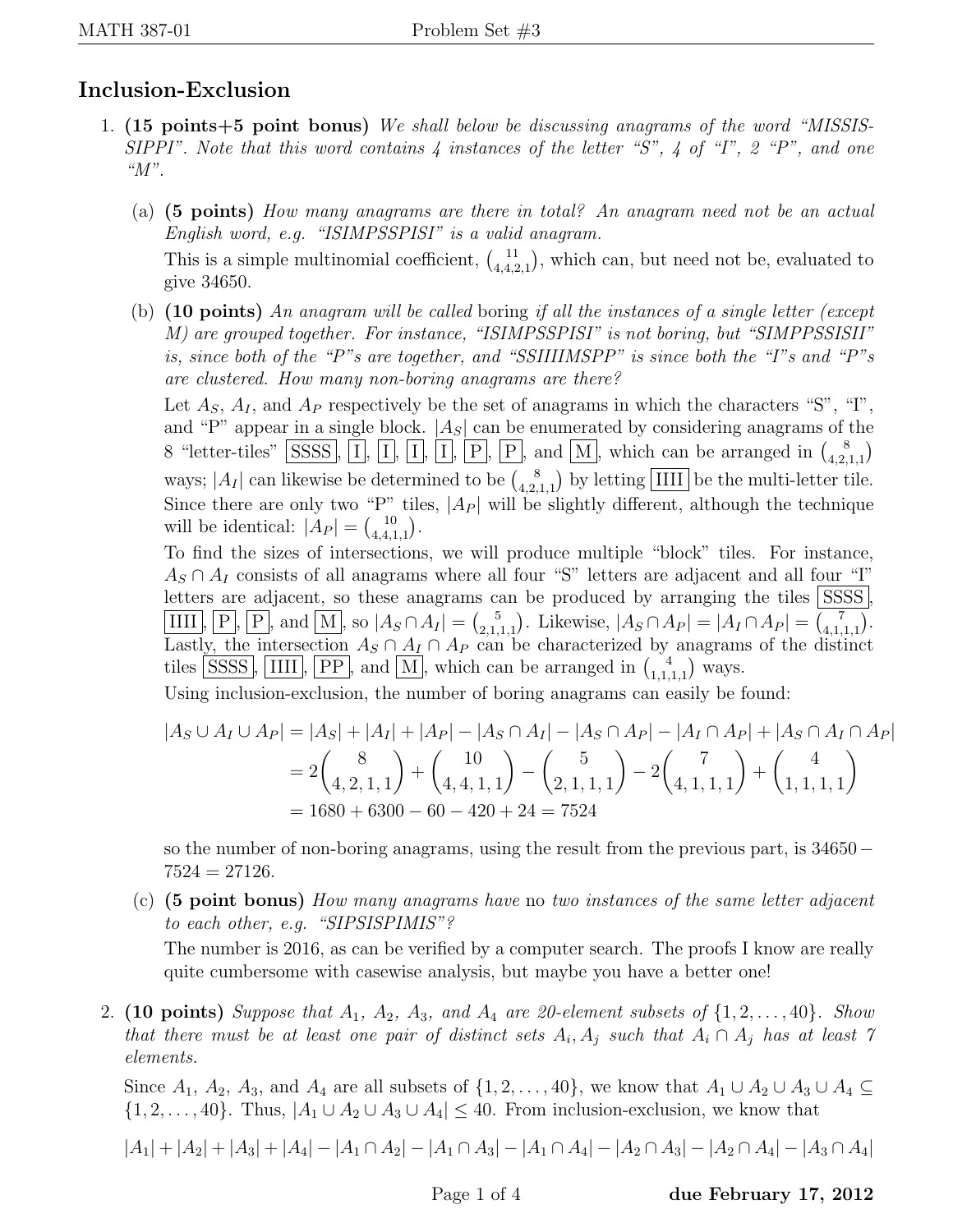is no more than the size of  $|A_1 \cup A_2 \cup A_3 \cup A_4|$  (since it is undercounting the triple and quadruple intersections). Thus, since  $|A_1| = |A_2| = |A_3| = |A_4| = 20$ , we know that

$$
20 + 20 + 20 + 20 - |A_1 \cap A_2| - |A_1 \cap A_3| - |A_1 \cap A_4| - |A_2 \cap A_3| - |A_2 \cap A_4| - |A_3 \cap A_4| \le 40
$$
  

$$
-|A_1 \cap A_2| - |A_1 \cap A_3| - |A_1 \cap A_4| - |A_2 \cap A_3| - |A_2 \cap A_4| - |A_3 \cap A_4| \le 40 - 80
$$
  

$$
|A_1 \cap A_2| + |A_1 \cap A_3| + |A_1 \cap A_4| + |A_2 \cap A_3| + |A_2 \cap A_4| + |A_3 \cap A_4| \ge 40
$$

In order for this sum of 6 integers to be at least 40, one of them must be at least 7, since if they were all 6 or less, their sum would be 36 or less.

An observant student noticed that this same argument also works if we're only considering three sets. Then the final equation becomes

$$
20 + 20 + 20 - |A_1 \cap A_2| - |A_1 \cap A_3| - |A_2 \cap A_3| \le 40
$$
  

$$
-|A_1 \cap A_2| - |A_1 \cap A_3| - |A_2 \cap A_3| \le 40 - 60
$$
  

$$
|A_1 \cap A_2| + |A_1 \cap A_3| + |A_2 \cap A_3| \ge 20
$$

and since these three sets have size exceeding 20, one of them must have size at least 7.

Note that there are sets  $A_1$ ,  $A_2$ ,  $A_3$ , and  $A_4$  whose mutual intersections consist of 7 or fewer elements, so the result above cannot be improved. One example is  $A_1 = \{1, 2 \dots 20\}, A_2 =$  $\{14, 15, \ldots, 33\}, A_3 = \{7, 8, \ldots, 13, 27, 28, \ldots, 40\}, \text{ and } A_4 = \{1, 2, \ldots, 6, 14, 21, 22, \ldots, 26, 34, 35, \ldots, 40\}$ 

3. (10 points) An integer is squarefree if it is not divisible by any square number except for 1. How many squarefree positive integers are there in  $\{1, 2, 3, \ldots, 150\}$ ?

If an integer is divisible by a square number, it will be divisible specifically by the square of a prime number; thus we want to remove from consideration specifically the multiples of  $2^2$ ,  $3^2$ ,  $5^2$ ,  $7^2$ , and  $11^2$ . Let  $X = \{1, 2, 3, \ldots, 150\}$  and let us denote the multiples of  $2^2$ ,  $3^2$ ,  $5^2$ ,  $7^2$ , and 11<sup>2</sup> in X by  $A_4$ ,  $A_9$ ,  $A_{25}$ ,  $A_{49}$ , and  $A_{121}$  respectively. We know that  $|A_4| = \left| \frac{150}{4} \right|$  $\frac{50}{4}$  = 37,  $|A_9| = \frac{150}{9}$  $\left[\frac{50}{9}\right] = 16, |A_{25}| = \left[\frac{150}{25}\right] = 6, |A_{49}| = \left[\frac{150}{49}\right] = 3, \text{ and } |A_{121}| = \left[\frac{150}{121}\right] = 1. \text{ The }$ intersections can also be characterized as multiples of certain values:  $A_4 \cap \overline{A_9}$  contains only multiples of 36, and  $A_4 \cap A_{25}$  contains only multiples of 100. These are in fact the only two non-empty intersections: every other pair has no overlap under 150, so the total number of squarefree integers is

$$
|X|-|A_4|-|A_9|-|A_{25}|-|A_{49}|-|A_{121}|+|A_4\cap A_9|+|A_4\cap A_{25}|=150-37-16-6-3-1+4+1=92
$$

4. (10 points) Find a formula for the permutations of the numbers  $\{1, 2, 3, \ldots, n\}$  with some number i appearing directly before its successor  $i + 1$ . (for example, when  $n = 4$ , the answer would be 13, specifically enumerating the permutations 1234, 1243, 1342, 1423, 2134, 2314, 2341, 3124, 3412, 3421, 4123, 4231, 4312)

For each i from 1 to  $n-1$ , let  $A_i$  consist of all permutations of  $\{1, 2, 3, \ldots, n\}$  in which i appears directly before  $i + 1$ . We may consider such a permutation to be simply a permutation of  $n - 1$ "tiles", most of this consist of a single number from 1 to n, but with i and  $i+1$  on a single tile; thus  $|A_i| = (n-1)!$  for all i. Similarly, if we consider the intersection  $|A_{i_1} \cap A_{i_2} \cap \cdots \cap A_{i_k}|$ , then this would contain permutations of  $n - k$  "tiles" formed by merging the n original numbers into blocks k times. Thus,  $|A_{i_1} \cap A_{i_2} \cap \cdots \cap A_{i_k}| = (n-k)!$  regardless of the values of  $i_1, \ldots, i_k$ . Thus by inclusion-exclusion:

$$
|A_1 \cup A_2 \cup \dots \cup A_{n-1}| = \sum_{k=1}^{n-1} (-1)^{k-1} {n-1 \choose k} (n-k)!
$$

Page 2 of 4 due February 17, 2012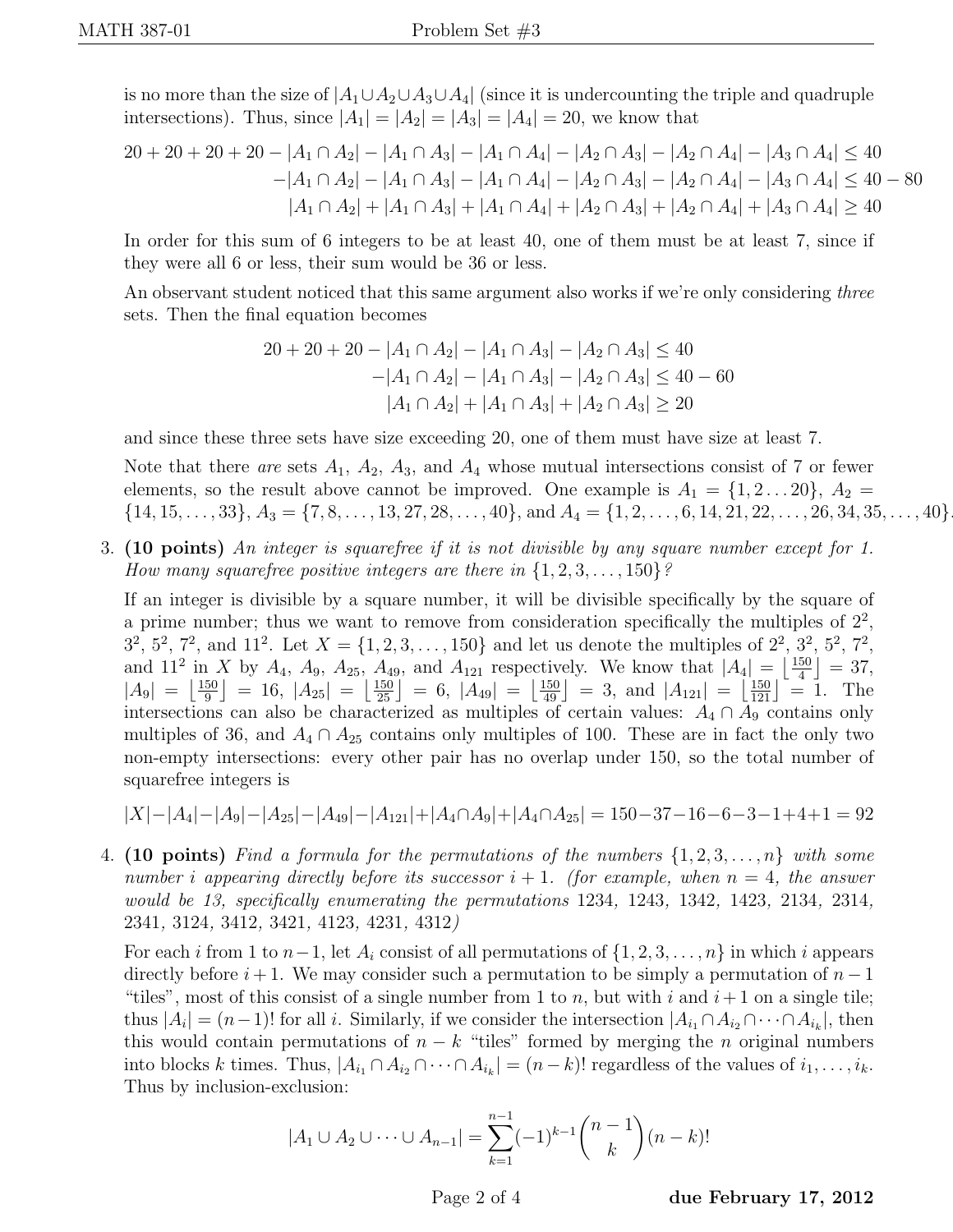Note that the example given would confirm our result; if  $n = 4$  we would have  $\binom{3}{1}$  $\binom{3}{1}3! - \binom{3}{2}$  $^{3}_{2})$ 2! +  $\binom{3}{2}$  $_{3}^{3}$ )1! = 13.

## Generating Functions

- 5. (15 points) Produce generating functions to enumerate the following structures; explain what each term of the generating function represents. You need not algebraically expand your results.
	- (a)  $(5 \text{ points})$  Four-digit numbers whose digits add up to n.

The choice of first digit can be anything from 1 to 9; since  $n$  is tracking the total of the digits, we place the digit in the exponent, getting  $(x^1 + x^2 + x^3 + \cdots + x^9)$  as the function describing this selection.

The second through fourth digits are between zero and 9, and thus they have selection function  $(x^{0} + x^{1} + \cdots + x^{9})$ .

Multiplying these choice functions, we have a total of

$$
(x+x^2+x^3+\cdots+x^9)(1+x+x^2+\cdots+x^9) = \frac{x(1-x^9)}{1-x} \left(\frac{1-x^{10}}{1-x}\right)^3
$$

(b) (5 points) The number of ways to distribute n identical balls into 7 distinct boxes so that the ith box has at least i balls in it.

The first ball must have at least one ball in it, and can have any number, so its selection function is  $(x^1 + x^2 + x^3 + \cdots)$ . Likewise, the second box has selection function  $(x^2 + x^3 +$  $x^4 + \cdots$ , and so forth up to the final box, which has selection function  $(x^7 + x^8 +^9 + \cdots)$ Multiplying them all:

$$
\prod_{i=1}^{7} (x^{i} + x^{i+1} + x^{i+2} + \cdots) = \prod_{i=1}^{7} \frac{x^{i}}{1-x} = \frac{x \cdot x^{2} \cdot x^{3} \cdot x^{4} \cdot x^{5} \cdot x^{6} \cdot x^{7}}{(1-x)^{7}} = \frac{x^{28}}{(1-x)^{7}}
$$

(c) (5 points) The number of ways to make change for n dollars with 5-dollar bills and 2-dollar bills.

We can use any number of five-dollar bills (including zero), and each contributes 5 towards our total, so the selection function is  $1 + x^5 + x^{10} + x^{15} + \cdots$ ; likewise, for two-dollar bills, our selection function would be  $1 + x^2 + x^4 + x^6 + \cdots$ . Thus, our generating function is

$$
\frac{1}{1-x^5} \frac{1}{1-x^2}
$$

6. (5 point bonus) Let  $a_n = 1 + 4 + 9 + \cdots + n^2$ ; show that the generating function  $\sum_{n=0}^{\infty} a_n x^n$ is equal to  $\frac{x^2+x}{(1-x)^2}$  $\frac{x^2+x}{(1-x)^4}$ .

We can expand this into a double sum. A classic trick when we have a double sum is to reverse